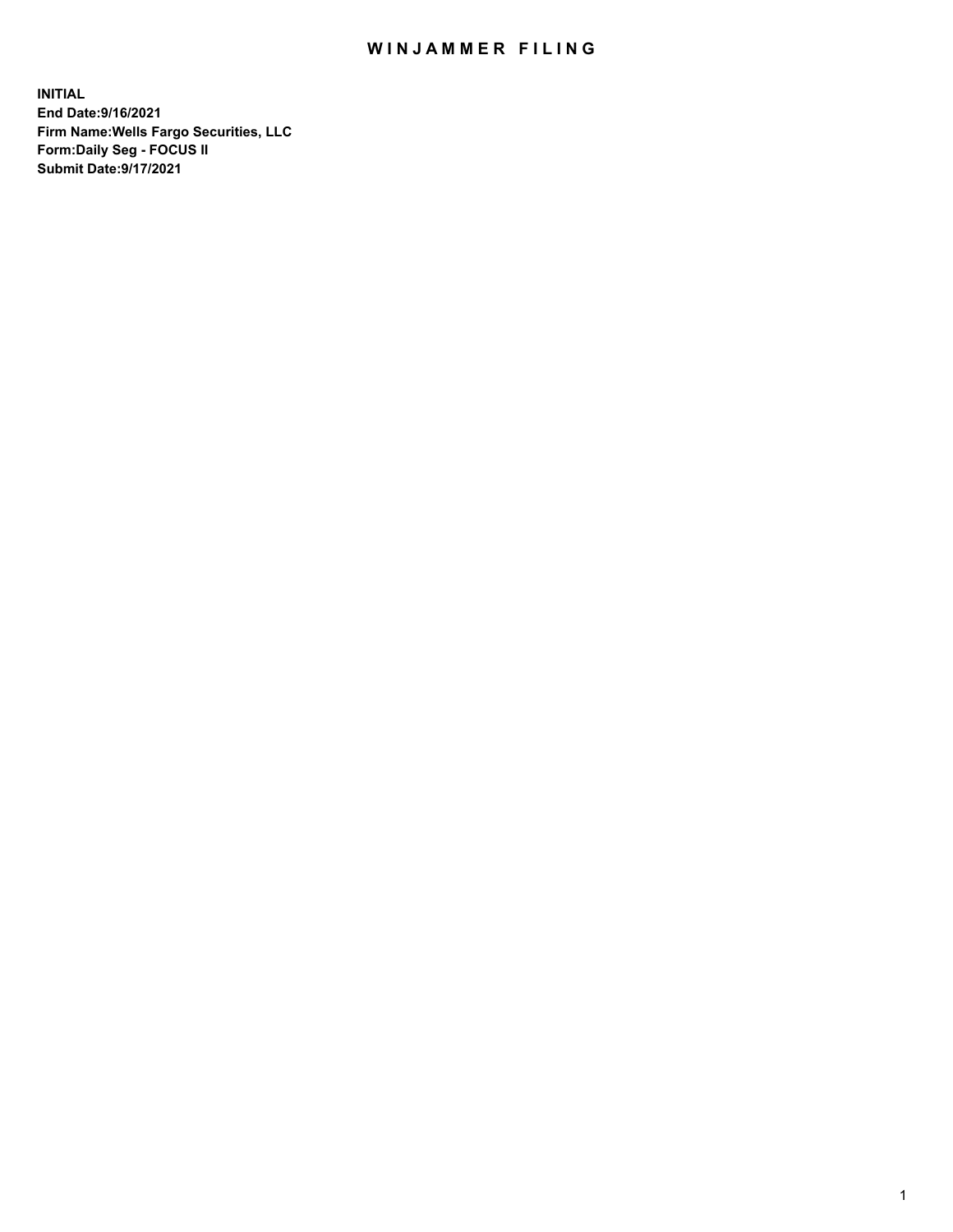**INITIAL End Date:9/16/2021 Firm Name:Wells Fargo Securities, LLC Form:Daily Seg - FOCUS II Submit Date:9/17/2021 Daily Segregation - Cover Page**

| Name of Company                                                                                                                                                                                                                                                                                                                | <b>Wells Fargo Securities LLC</b>                          |
|--------------------------------------------------------------------------------------------------------------------------------------------------------------------------------------------------------------------------------------------------------------------------------------------------------------------------------|------------------------------------------------------------|
| <b>Contact Name</b>                                                                                                                                                                                                                                                                                                            | <b>James Gnall</b>                                         |
| <b>Contact Phone Number</b>                                                                                                                                                                                                                                                                                                    | 917-699-6822                                               |
| <b>Contact Email Address</b>                                                                                                                                                                                                                                                                                                   | james.w.gnall@wellsfargo.com                               |
| FCM's Customer Segregated Funds Residual Interest Target (choose one):<br>a. Minimum dollar amount: ; or<br>b. Minimum percentage of customer segregated funds required:% ; or<br>c. Dollar amount range between: and; or<br>d. Percentage range of customer segregated funds required between: % and %.                       | 270,000,000<br><u>0</u><br><u>00</u><br>0 <sub>0</sub>     |
| FCM's Customer Secured Amount Funds Residual Interest Target (choose one):<br>a. Minimum dollar amount: ; or<br>b. Minimum percentage of customer secured funds required:% ; or<br>c. Dollar amount range between: and; or<br>d. Percentage range of customer secured funds required between: % and %.                         | 40,000,000<br><u>0</u><br>0 <sub>0</sub><br>0 <sub>0</sub> |
| FCM's Cleared Swaps Customer Collateral Residual Interest Target (choose one):<br>a. Minimum dollar amount: ; or<br>b. Minimum percentage of cleared swaps customer collateral required:% ; or<br>c. Dollar amount range between: and; or<br>d. Percentage range of cleared swaps customer collateral required between:% and%. | 375,000,000<br><u>0</u><br>00<br><u>00</u>                 |

Attach supporting documents CH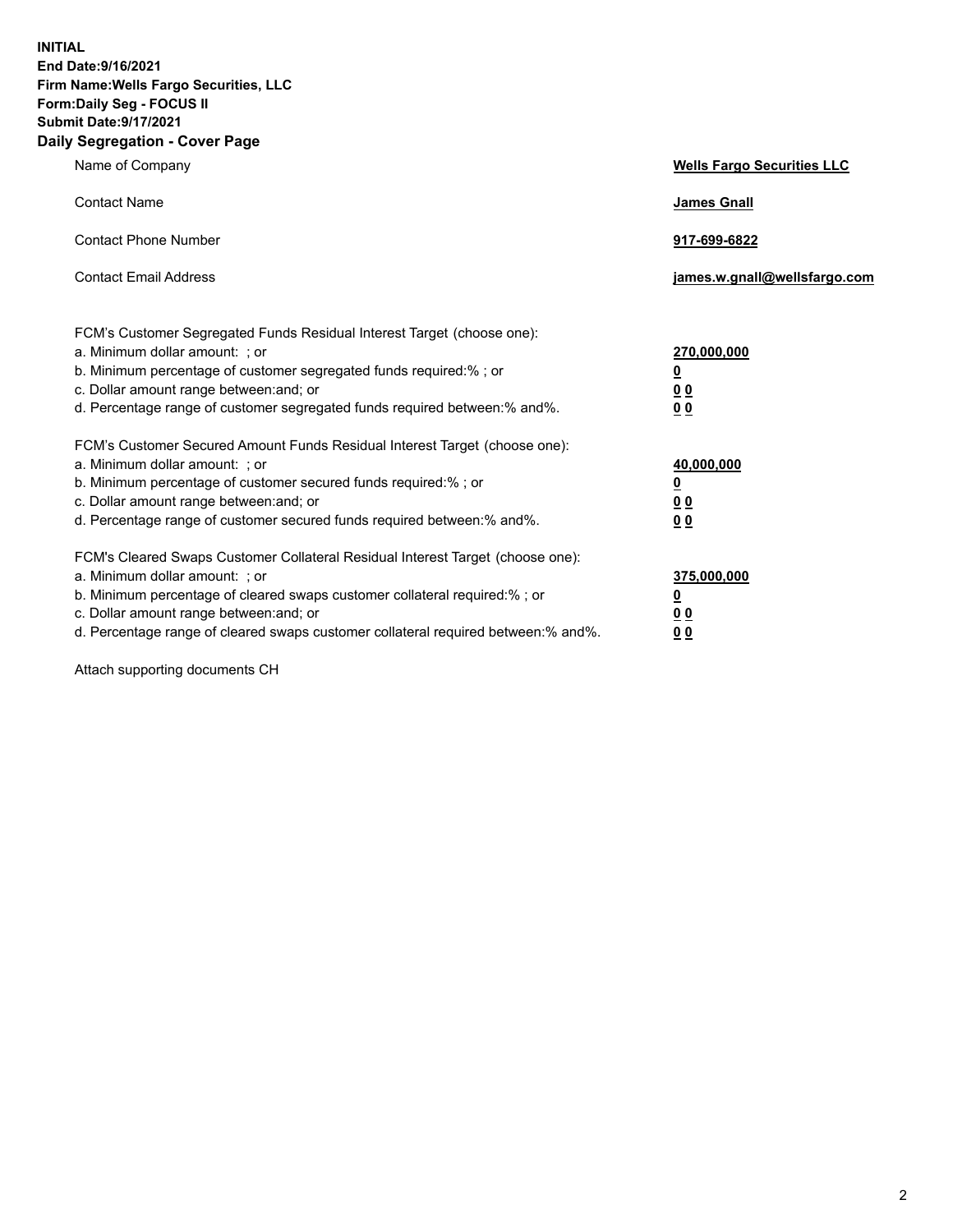**INITIAL End Date:9/16/2021 Firm Name:Wells Fargo Securities, LLC Form:Daily Seg - FOCUS II Submit Date:9/17/2021**

## **Daily Segregation - Secured Amounts**

|                | Foreign Futures and Foreign Options Secured Amounts                                                          |                                    |
|----------------|--------------------------------------------------------------------------------------------------------------|------------------------------------|
|                | Amount required to be set aside pursuant to law, rule or regulation of a foreign                             | $0$ [7305]                         |
|                | government or a rule of a self-regulatory organization authorized thereunder                                 |                                    |
| 1.             | Net ledger balance - Foreign Futures and Foreign Option Trading - All Customers                              |                                    |
|                | A. Cash                                                                                                      | 185,598,576 [7315]                 |
|                | B. Securities (at market)                                                                                    | 217,325,931 [7317]                 |
| 2.             | Net unrealized profit (loss) in open futures contracts traded on a foreign board of trade                    | 58,898,587 [7325]                  |
| 3.             | Exchange traded options                                                                                      |                                    |
|                | a. Market value of open option contracts purchased on a foreign board of trade                               |                                    |
|                |                                                                                                              | 532,909 [7335]                     |
|                | b. Market value of open contracts granted (sold) on a foreign board of trade                                 | -546,595 [7337]                    |
| 4.             | Net equity (deficit) (add lines 1. 2. and 3.)                                                                | 461,809,408 [7345]                 |
| 5.             | Account liquidating to a deficit and account with a debit balances - gross amount                            | 8,558,267 [7351]                   |
|                | Less: amount offset by customer owned securities                                                             | -8,524,151 [7352] 34,116 [7354]    |
| 6.             | Amount required to be set aside as the secured amount - Net Liquidating Equity<br>Method (add lines 4 and 5) | 461,843,524 [7355]                 |
| 7.             | Greater of amount required to be set aside pursuant to foreign jurisdiction (above) or line                  | 461,843,524 [7360]                 |
|                | 6.                                                                                                           |                                    |
|                | FUNDS DEPOSITED IN SEPARATE REGULATION 30.7 ACCOUNTS                                                         |                                    |
| 1.             | Cash in banks                                                                                                |                                    |
|                | A. Banks located in the United States                                                                        | 69,817,593 [7500]                  |
|                | B. Other banks qualified under Regulation 30.7                                                               | 10,107,811 [7520] 79,925,404       |
|                |                                                                                                              | [7530]                             |
| 2.             | <b>Securities</b>                                                                                            |                                    |
|                | A. In safekeeping with banks located in the United States                                                    | 137,858,166 [7540]                 |
|                | B. In safekeeping with other banks qualified under Regulation 30.7                                           | 0 [7560] 137,858,166 [7570]        |
| 3.             | Equities with registered futures commission merchants                                                        |                                    |
|                | A. Cash                                                                                                      | 27,798,837 [7580]                  |
|                | <b>B.</b> Securities                                                                                         | 99,481,379 [7590]                  |
|                | C. Unrealized gain (loss) on open futures contracts                                                          | 8,679,213 [7600]                   |
|                | D. Value of long option contracts                                                                            | 532,909 [7610]                     |
|                | E. Value of short option contracts                                                                           | -546,595 [7615] 135,945,743 [7620] |
| 4.             | Amounts held by clearing organizations of foreign boards of trade                                            |                                    |
|                | A. Cash                                                                                                      | $0$ [7640]                         |
|                | <b>B.</b> Securities                                                                                         | $0$ [7650]                         |
|                |                                                                                                              |                                    |
|                | C. Amount due to (from) clearing organization - daily variation<br>D. Value of long option contracts         | $0$ [7660]                         |
|                |                                                                                                              | $0$ [7670]                         |
|                | E. Value of short option contracts                                                                           | 0 [7675] 0 [7680]                  |
| 5.             | Amounts held by members of foreign boards of trade                                                           |                                    |
|                | A. Cash                                                                                                      | -21,643,559 [7700]                 |
|                | <b>B.</b> Securities                                                                                         | 200,103,379 [7710]                 |
|                | C. Unrealized gain (loss) on open futures contracts                                                          | 31,146,141 [7720]                  |
|                | D. Value of long option contracts                                                                            | $0$ [7730]                         |
|                | E. Value of short option contracts                                                                           | 0 [7735] 209,605,961 [7740]        |
| 6.             | Amounts with other depositories designated by a foreign board of trade                                       | $0$ [7760]                         |
| 7.             | Segregated funds on hand                                                                                     | $0$ [7765]                         |
| 8.             | Total funds in separate section 30.7 accounts                                                                | 563,335,274 [7770]                 |
| 9.             | Excess (deficiency) Set Aside for Secured Amount (subtract line 7 Secured Statement                          | 101,491,750 [7380]                 |
|                | Page 1 from Line 8)                                                                                          |                                    |
| $\overline{A}$ |                                                                                                              | $AA$ $AA$ $T77001$                 |

- 10. Management Target Amount for Excess funds in separate section 30.7 accounts **40,000,000** [7780]
- 11. Excess (deficiency) funds in separate 30.7 accounts over (under) Management Target **61,491,750** [7785]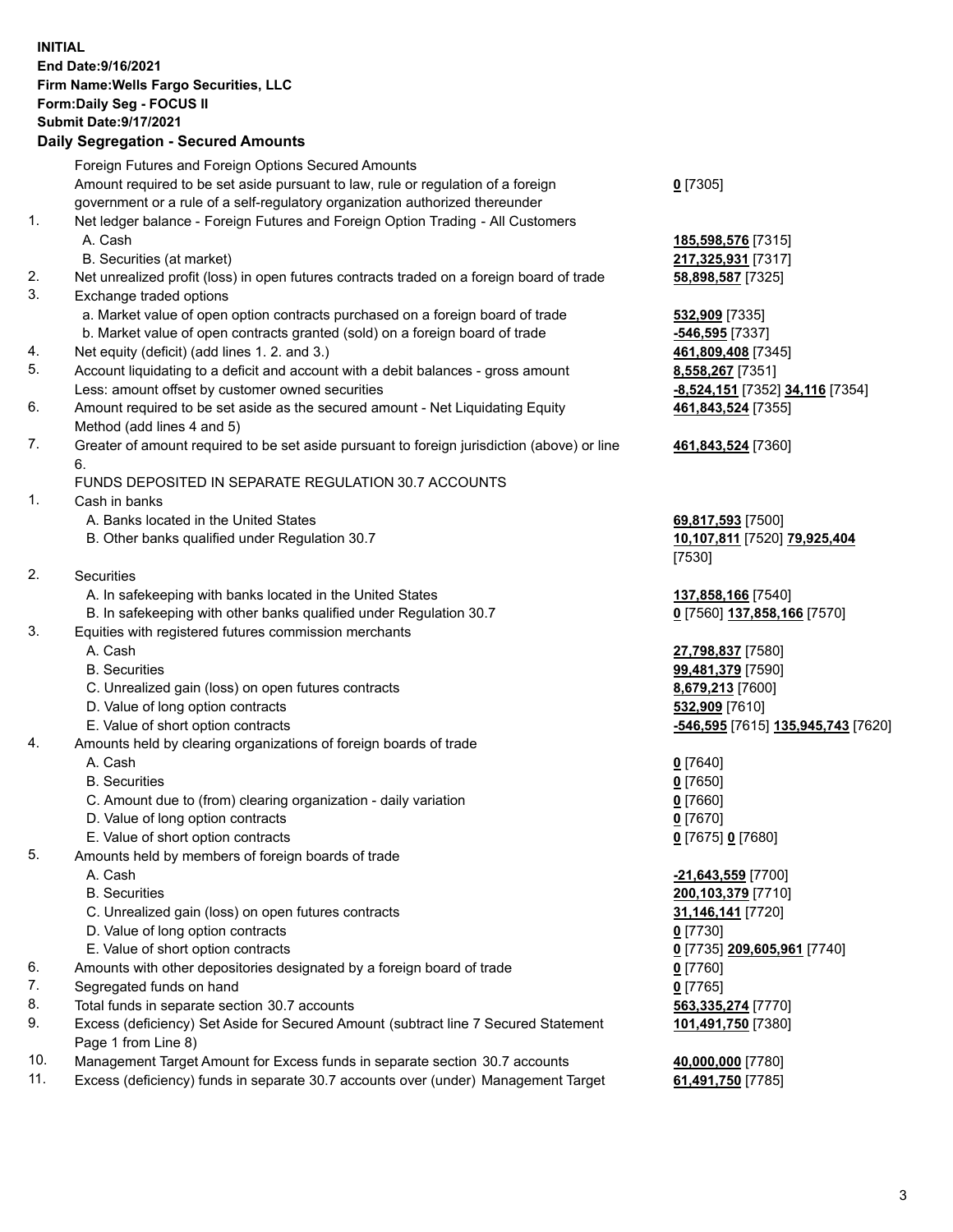**INITIAL End Date:9/16/2021 Firm Name:Wells Fargo Securities, LLC Form:Daily Seg - FOCUS II Submit Date:9/17/2021 Daily Segregation - Segregation Statement** SEGREGATION REQUIREMENTS(Section 4d(2) of the CEAct) 1. Net ledger balance A. Cash **3,422,885,233** [7010] B. Securities (at market) **1,804,297,438** [7020] 2. Net unrealized profit (loss) in open futures contracts traded on a contract market **-505,416,847** [7030] 3. Exchange traded options A. Add market value of open option contracts purchased on a contract market **3,115,223,103** [7032] B. Deduct market value of open option contracts granted (sold) on a contract market **-2,894,354,290** [7033] 4. Net equity (deficit) (add lines 1, 2 and 3) **4,942,634,637** [7040] 5. Accounts liquidating to a deficit and accounts with debit balances - gross amount **44,449,820** [7045] Less: amount offset by customer securities **-44,329,230** [7047] **120,590** [7050] 6. Amount required to be segregated (add lines 4 and 5) **4,942,755,227** [7060] FUNDS IN SEGREGATED ACCOUNTS 7. Deposited in segregated funds bank accounts A. Cash **180,630,607** [7070] B. Securities representing investments of customers' funds (at market) **545,236,177** [7080] C. Securities held for particular customers or option customers in lieu of cash (at market) **707,252,412** [7090] 8. Margins on deposit with derivatives clearing organizations of contract markets A. Cash **2,130,224,337** [7100] B. Securities representing investments of customers' funds (at market) **610,087,902** [7110] C. Securities held for particular customers or option customers in lieu of cash (at market) **1,097,045,026** [7120] 9. Net settlement from (to) derivatives clearing organizations of contract markets **-45,279,178** [7130] 10. Exchange traded options A. Value of open long option contracts **3,115,223,103** [7132] B. Value of open short option contracts **-2,894,354,290** [7133] 11. Net equities with other FCMs A. Net liquidating equity **0** [7140] B. Securities representing investments of customers' funds (at market) **0** [7160] C. Securities held for particular customers or option customers in lieu of cash (at market) **0** [7170] 12. Segregated funds on hand **0** [7150] 13. Total amount in segregation (add lines 7 through 12) **5,446,066,096** [7180] 14. Excess (deficiency) funds in segregation (subtract line 6 from line 13) **503,310,869** [7190] 15. Management Target Amount for Excess funds in segregation **270,000,000** [7194]

16. Excess (deficiency) funds in segregation over (under) Management Target Amount Excess

**233,310,869** [7198]